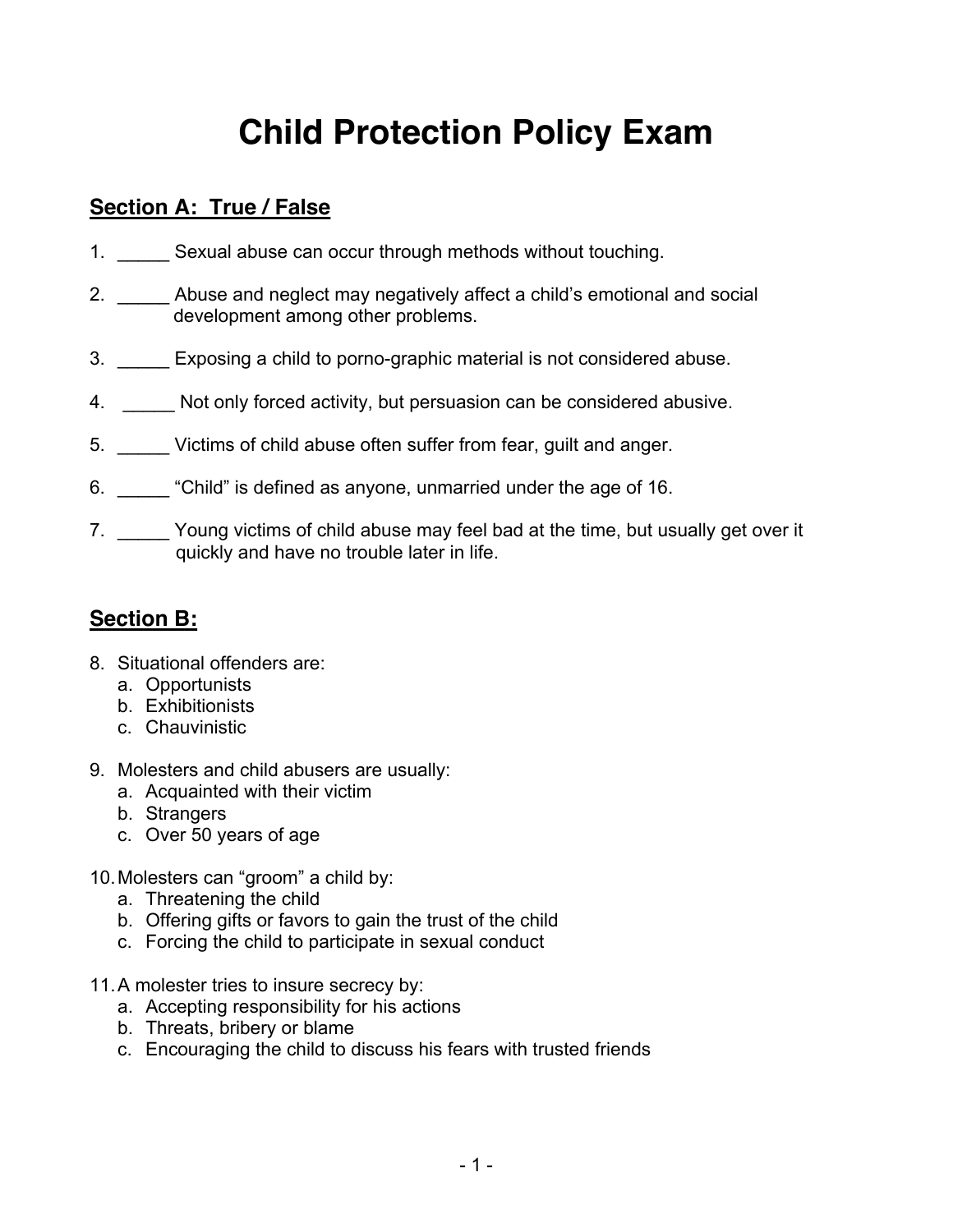12. An offender often:

- a. Notifies the church or camp that he has offended in the past
- b. Asks for accountability from peers for abusive behavior
- c. Seeks employment in child related situations

13. Statistics indicate most molesters are:

- a. Male
- b. Female
- c. Female cousins

#### **Section C:**

14. Which of the following behaviors is not a sign of abuse?

- a. Fear of a certain person or family member
- b. Has difficulty in walking or sitting
- c. Is a top athlete
- 15. Identify which action "does not" indicate a form of sexual abuse:
	- a. Allowing a child to view pornography
	- b. Touching the chest, stomach, genital area, buttocks or upper legs.
	- c. Shoulder to shoulder hugs
- 16. You are the sponsor for a child that tells you that she has been forced to watch pornographic movies by an adult, should you report this?
	- a. Yes, immediately
	- b. No, because suspected abuse did not occur at camp
	- c. Yes, but only after you have investigated to confirm that the child's story is true
- 17. When reporting sexual abuse, you must report incidents even if you cannot confirm the report of abuse is true.
	- a. True
	- b False
	- c. Only if you are reasonably sure it is true
- 18. Which of the following would not be considered a warning sign of a potential abuser?
	- a. Adults who single out one child for "special" attention
	- b. Adult who like to work with youth
	- c. Owns children's books, toys and games even though he/she has no children
- 19. When abuse is strongly suspected, a camp counselor should:
	- a. Interview everyone in the cabin to see if they agree with your suspicions
	- b. Maintain the highest level of confidentially while reporting to the camp manager
	- c. Ignore your suspicions and don't get involved